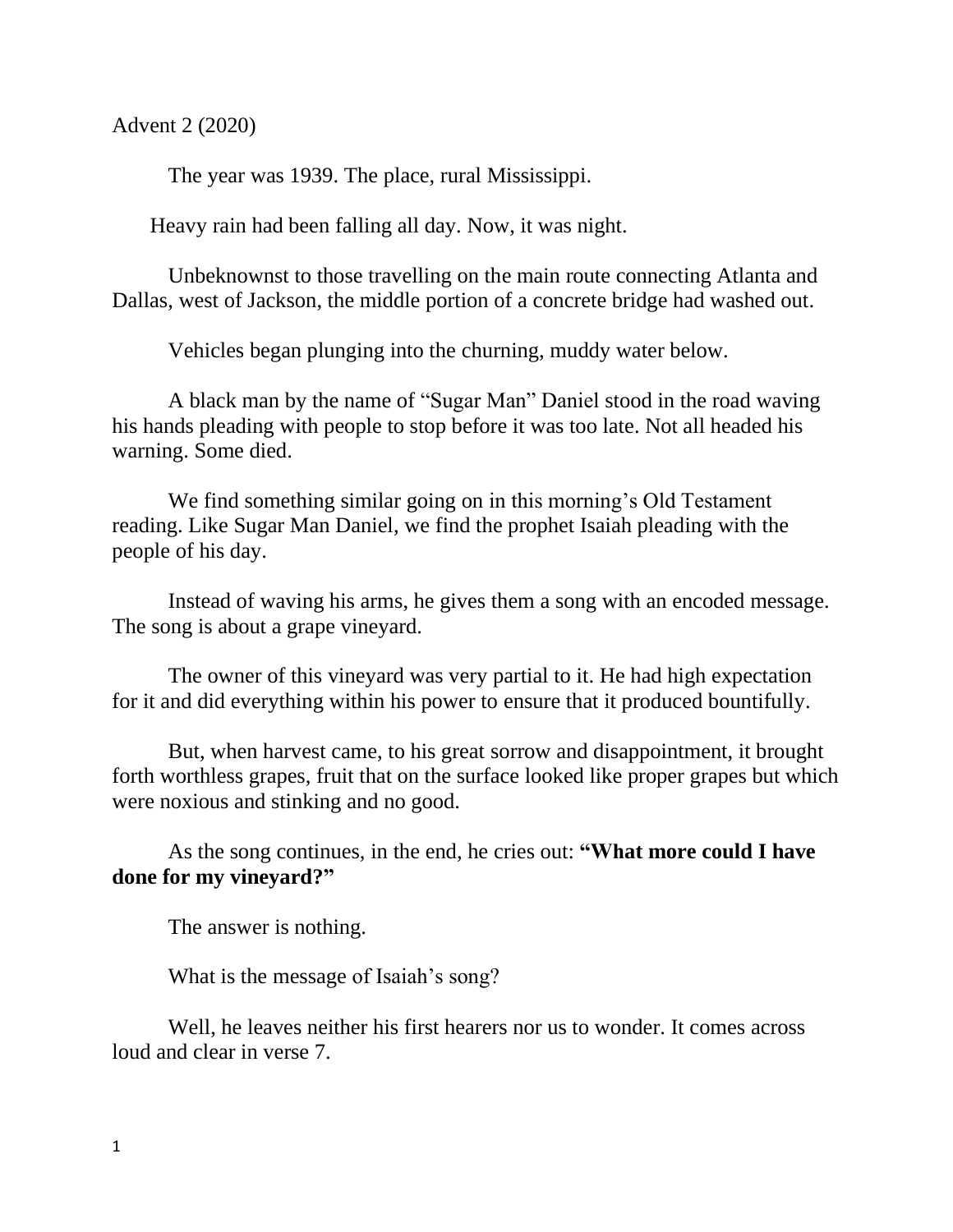The owner is God. The vineyard is the people of Judah. The message: Danger ahead! Bridge out!

For Isaiah's hearers that meant:

**"You are on a road leading to destruction. Your disregard of God's laws, your half-hearted worship, your failure to look after the needy, your excessive focus on pleasure is going to catch up with you."**

Might not that be God's message to us in this nation today?

In particular, Isaiah told the people of his day that if they did not turn back from their waywardness their country was going to be overrun by foreign invaders and they themselves were going to be carried into captivity.

My announced sermon series in Advent is "The Gospel in Isaiah."

Okay, you might well be asking: where is the Gospel – the good news – in this passage?

Is there any good news here?

On the surface there appears to be none. But take a closer look at Isaiah's song, and you will find it. Here we get nothing less than a glimpse into the heart of God.

Here we discover a God who is totally committed to His vineyard . . . that is, to His Covenant people. He so loves them that there is nothing He will not do for them.

Is not that the same message that we find in the New Testament? Think about John 3:16 which has been called the 'Gospel in a nutshell':

## **"For God so loved the world, /// that he gave his only begotten Son . . ."**

What more could God have done for us and for our rescue?

Maybe you grew up in a tradition where God was seen as a stern ogre, a God with a flyswatter in His hand waiting to pounce. Well, here is your antidote to such a perception.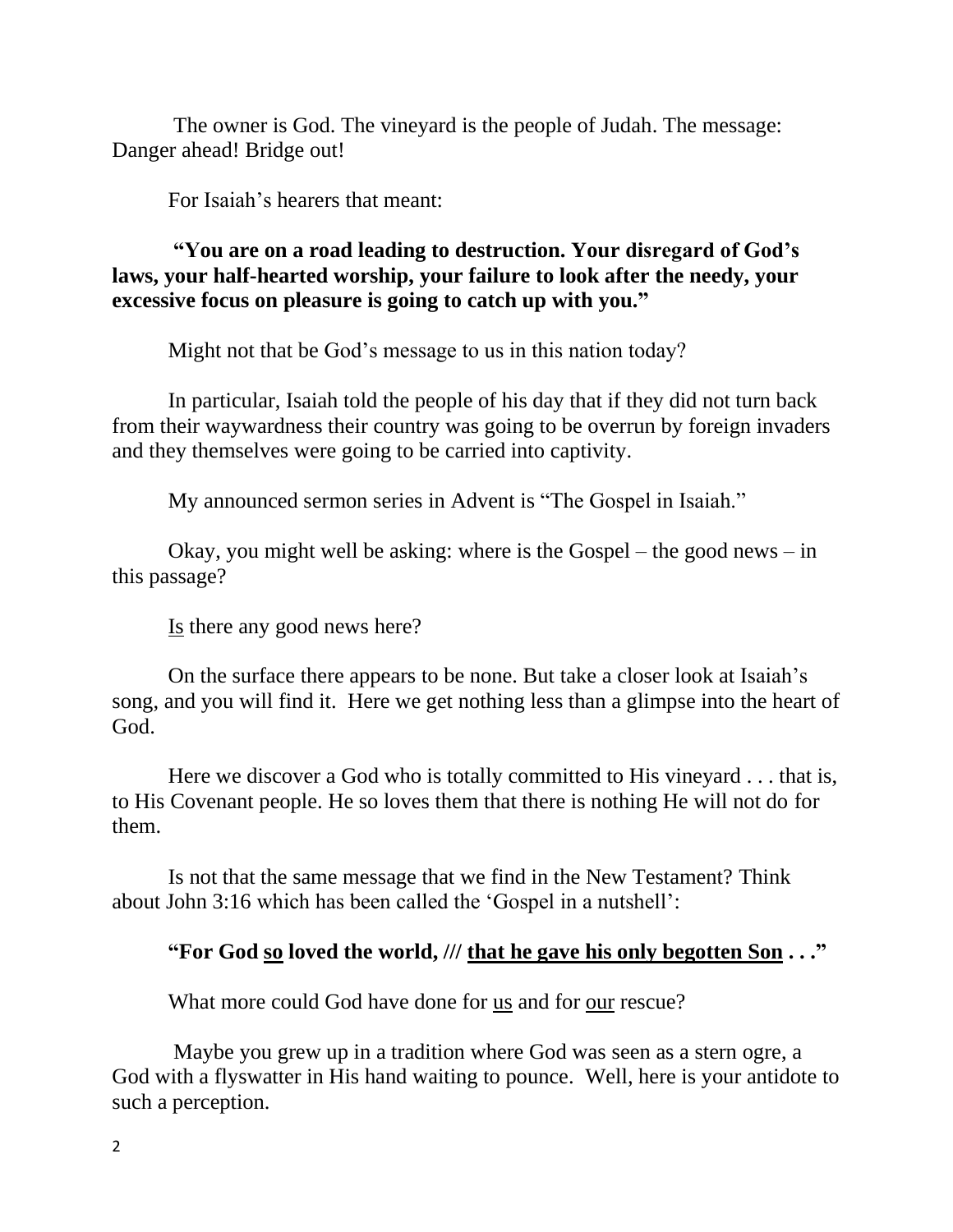Maybe at the moment you feel all alone. Covid has done a number on you.

You may even be having a pity party. Here's good news. You are not alone. Somebody loves you. Someone has given His all for you.

I was once at a home where a family member had died following a long illness. Before allowing the undertaker to remove their loved one, the family affixed to his lapel a button reading "I am loved."

Look to the cross, and you will find the same message. Indeed, God affixes just such a button on each one of us when we are baptised -- "I am loved." That is good news.

Maybe you take this for granted. You went to Sunday School where you sang, "Jesus loves me this I know for the Bible tells me so."

But many in our world today, especially the younger generation, did not have this experience. As a result, when the bright lights go down, when relationships don't work out, when drugs no longer work, when a job goes away. . . they feel empty, abandoned, all alone, unloved.

At such moments, you as a Christian and Churchman have a great missional tool in your belt. What is it? It is the message on that little button: Someone loves you.

It may sound simplistic, but these are just the words people in the state I have just described need to hear.

We who grew up in Christian homes and in communities where Christian knowledge was well-nigh universal may have a hard time getting our head round where a great many folks are in today's culture.

Telling them to come *back* to Christ does nothing. They have not been there in the first place.

I was talking to a young man this past week. He is polite, clean cut, goal oriented and possesses great potential . . . but is, at the very least, ambivalent toward God and the Church.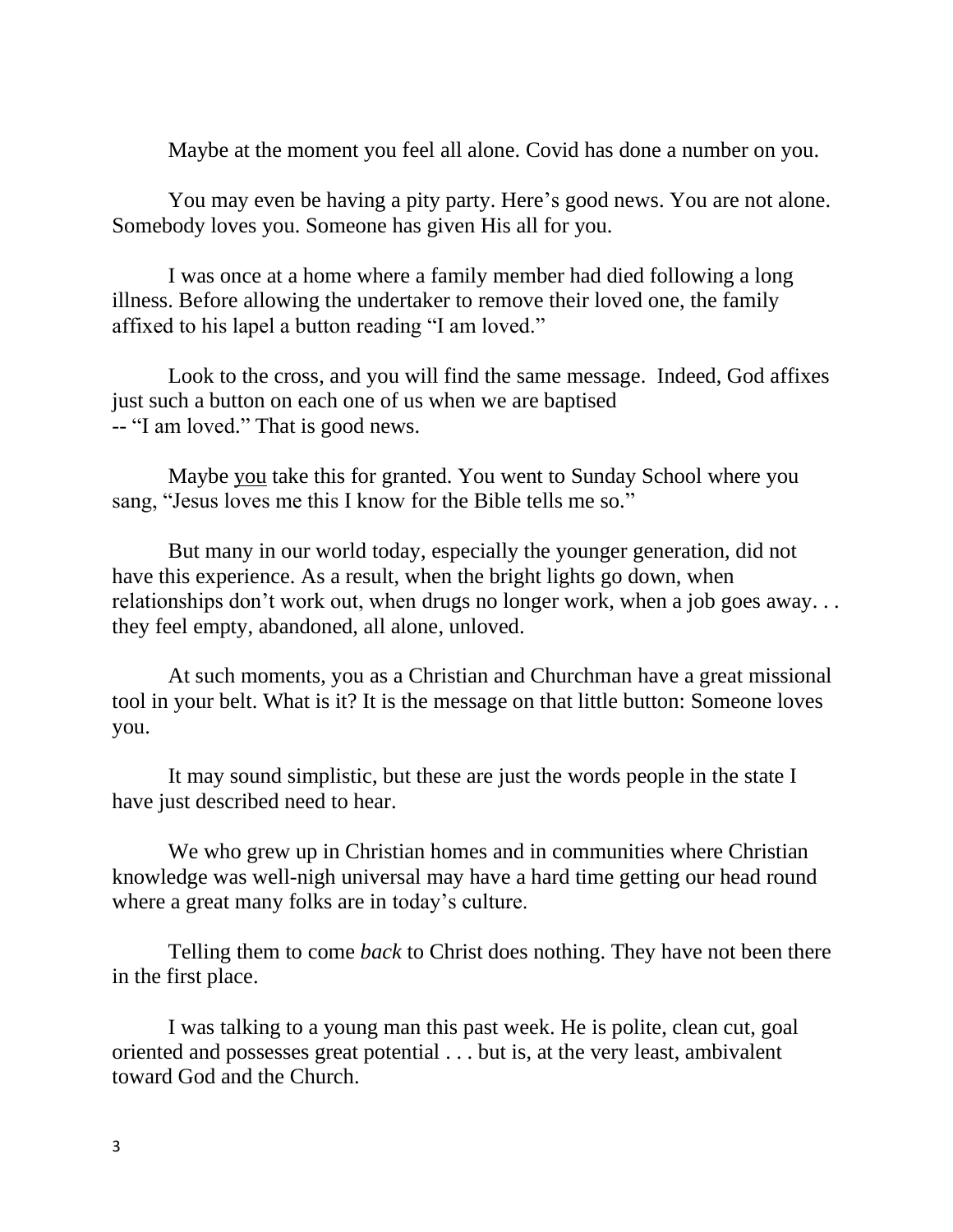Why? Because Christ has let Him down? Why? Because he went to church and found nothing there he wanted?

No, in his case it is because the whole concept of God and salvation is totally foreign to him.

He grew up in a home where no one went to church, no one prayed, no one spoke of God. More than that, a home from which he now feels excluded, because his father has remarried and has a new family. How do we reach out to someone like that?

Ultimately, it is God's job, but God uses people, people like you and me to accomplish His purposes in the world.

In the case of this young man, I told one of his friends, someone to whom he really looks up.

**"You may be the only Bible this young man reads . . . the only Christ he sees . . . the only Gospel he hears. Be a witness. Use words when necessary, but begin with being an example."** 

The God found in Isaiah's song loves and pleads and  $-$  if we read between the lines – even weeps for His beloved.

Jesus does the same thing in the New Testament. As He approaches Jerusalem for the last time and sees the city from afar, he cries out:

## **"O Jerusalem, Jerusalem, thou that killest the prophets, and stonest them which are sent unto thee, how often would I have gathered thy children together, even as a hen gathereth her chickens under her wings, /// and ye would not!"**

The God we encounter in Jesus does not want people to run off the bridge and perish. He wants all to come to repentance – do an about turn – and live.

Judgment is not God's first-order will. But judgment is a reality and people need to face it and be warned.

But, as I prepare to close, I want to suggest that even God's judgment is 'good news'.